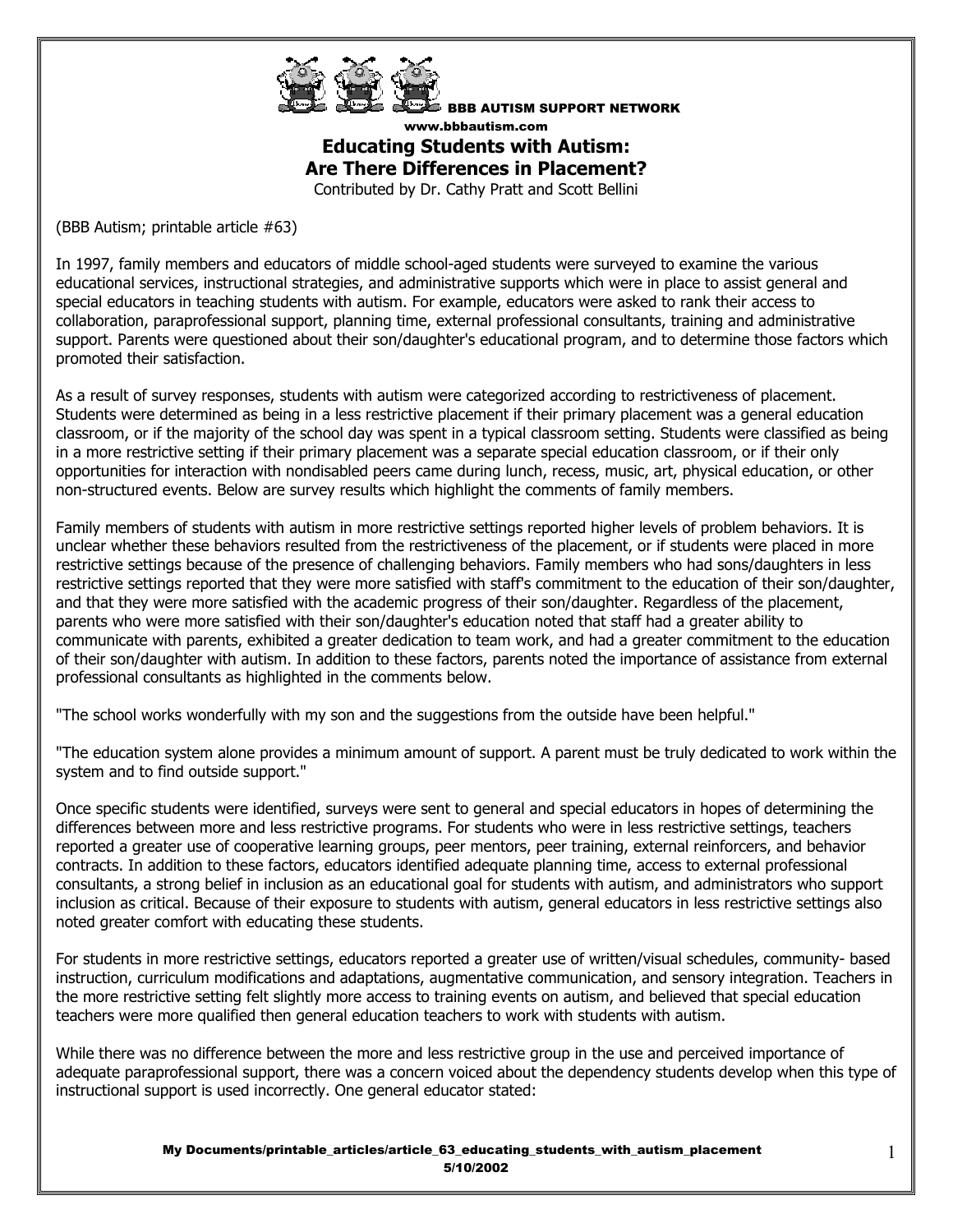

BBB AUTISM SUPPORT NETWORK www.bbbautism.com

"She depends entirely on her aide, who accompanies her everywhere and they often leave the classroom. She never looks at me or the other children.'

# **So What Does This Mean?**

Clearly, schools differ in their philosophies concerning whether student's with autism belong in more or less restrictive settings. These differences did not always seem to be influenced by the perceived competencies or level of disability of students, but rather reflected a system's belief in the appropriate placement for students with autism. Therefore, it is important to realize the important role special education administrators play in determining placement options. Once in the general education setting, the support of the building level administrator is critical in setting a positive tone for involving students with autism. Likewise, the attitudes and beliefs of educators are vital in promoting students' membership and quality education. When placement decisions are made according to disability category of students rather then based on individual need, students can be placed in settings which are not appropriate or which limit their potential. These comments from parents reflect the difficulties that can occur:

"My child is having trouble dealing with the behaviors of the other children with disabilities. She is around these boys and has little or no opportunity to be around girls. This is one area we are trying to change for the better next year."

"She is verbal and yet until this year, I could not get her placed with other verbal kids."

Educators stated the importance of ongoing training and access to outside consultants as critical in promoting success. When outside consultants are used, their expertise should be used as part of a team process. While outside consultants may have a tremendous understanding of autism spectrum disorders and effective approaches, the individual's team best understands the individual student. And, as school districts develop their comprehensive systems of personnel development (CSPD) plans as outlined in federal law, strategies for training personnel to adopt effective strategies should be embedded within those plans. One educator stated:

"Even with a degree in special education, I feel I could use more information on autistic students and the differences in dealing with their disability. I know the general education teachers feel the same way."

While the need for a more practical and relevant curriculum was highlighted for students with autism, realize that the same criticism has been voiced on behalf of all students. Even when reflecting upon our own education, adults can point to those pieces of information which have been critical. Sadly, much of what many of us learned has not been necessary in our adult life. For students with and without autism, it is important to adopt a curriculum which truly prepares them for adulthood. In some instances, curricular options should involve opportunities to learn in the community. As one parent states:

"She receives A's and B's on her report card, and makes the honor roll. However, I believe much of what she does is irrelevant and almost never retained. I understand that to be "included" means to do typical work, and I definitely don't want her in special education...it's a Catch 22."

Many strategies that have proven effective with students with autism were more likely to occur in more restrictive settings. Remember that services should be dictated by student need and not by placement. The strategies highlighted in the survey could just as easily be used in a general education setting. Below are a few examples:

Since many students with autism are visual learners, written and/or picture schedules and other systems of support are extremely helpful. Visually presented information allows students to rehearse, prepare for activities, and can lessen the anxiety that many students feel when activities shift. Students learn and exhibit knowledge in various ways. For many students, modifying and adapting the curriculum can enhance participation. Possible accommodations include the use of a personal computer for written products, calculators for math problems, increased time to complete assignments, and reduced/increased assignments. Again, consider the individual learning style of each student. All students need to clearly understand expectations. Instruction should be delivered in a positive manner which matches the individual's learning